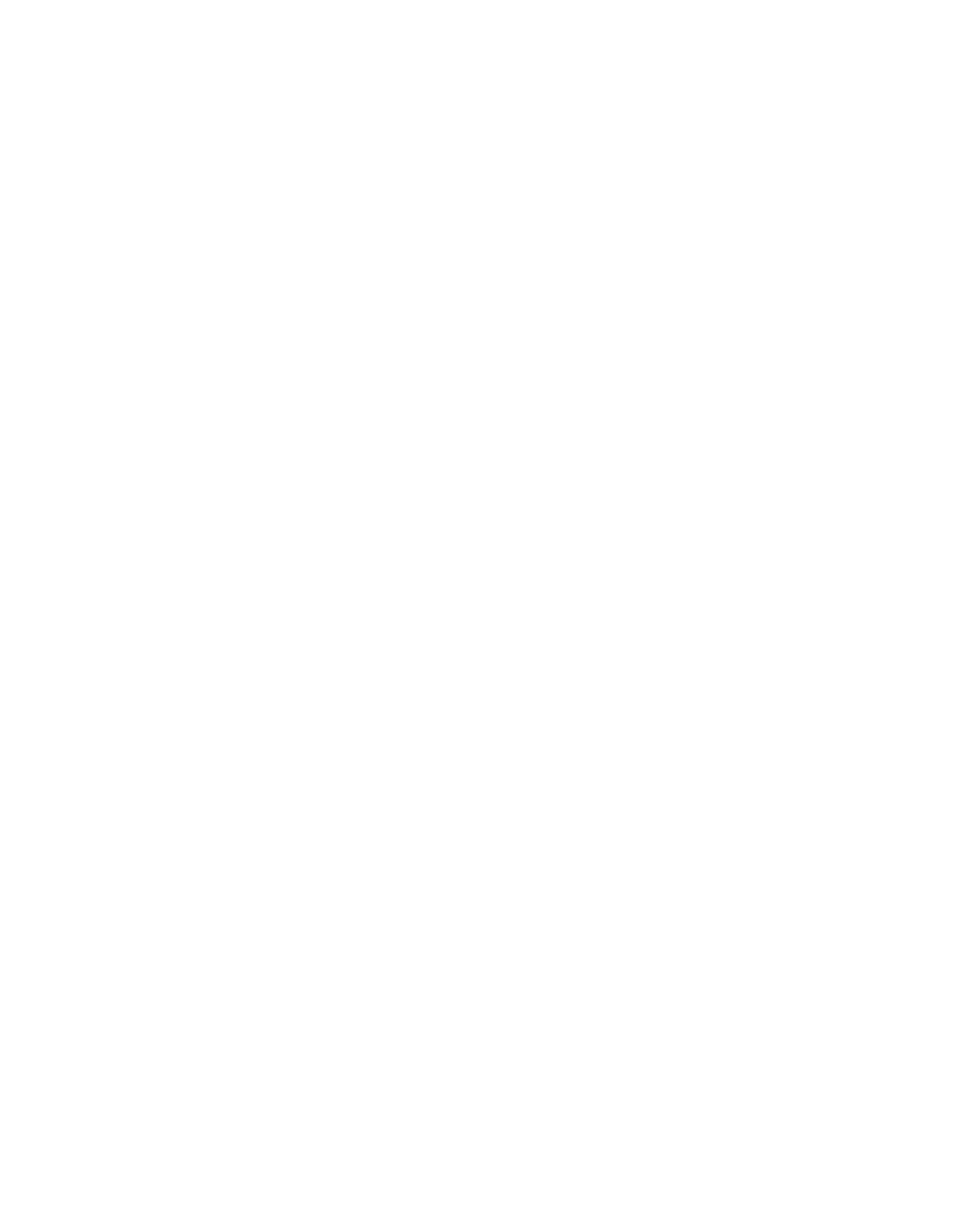#### Table of Contents

| MAKING SURE THE TABULAR DATA VERSION IS COMPATIBLE WITH THE SPATIAL DATA VERSION  11 |  |
|--------------------------------------------------------------------------------------|--|
|                                                                                      |  |
|                                                                                      |  |
|                                                                                      |  |
|                                                                                      |  |
|                                                                                      |  |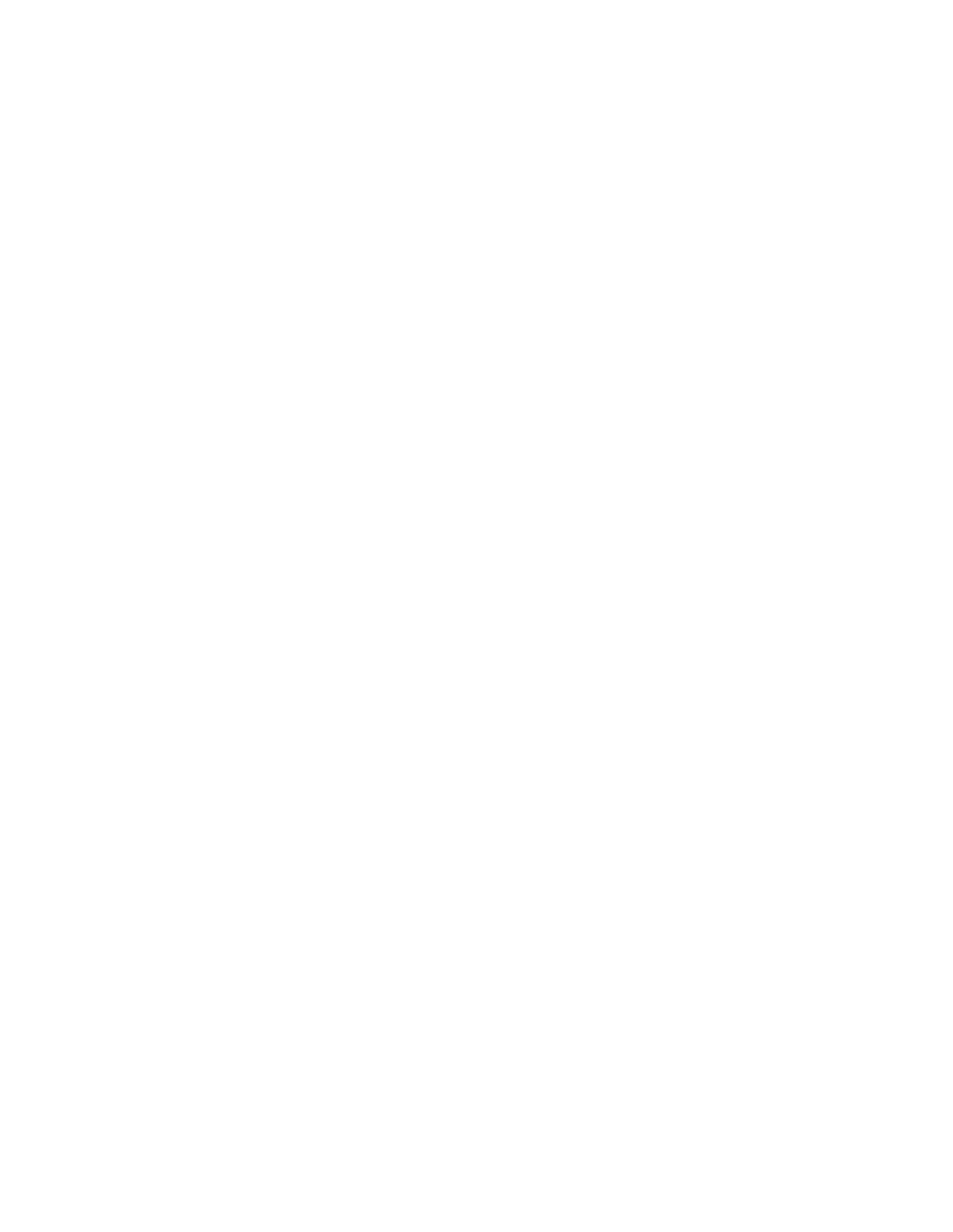# **Introduction**

Soil survey data can be downloaded from the Soil Data Mart:

#### http://soildatamart.nrcs.usda.gov

Data for a soil survey area includes a tabular component and a spatial component. The tabular component is typically imported into a database for querying, reporting and analysis. The spatial component is typically viewed and analyzed using a Geographic Information System (GIS).

Although a finished soil survey area always includes both components, a survey area's tabular component may be available in the Soil Data Mart long before the corresponding spatial component. A soil survey area's tabular component can be downloaded independent of its corresponding spatial component, and vice versa. A survey area cannot be posted to the Soil Data Mart until its tabular component is available. Therefore there will never be a soil survey area in the Soil Data Mart for which only the spatial component is available.

Data from the Soil Data Mart is distributed in what is referred to as "SSURGO" format. For the tabular component, this format dictates which soil attributes are included, how those attributes are defined, how those attributes are grouped and how those groups are related. For the spatial component, this format dictates which spatial layers are defined, which spatial layers are mandatory and the standards to which that spatial data conforms.

The SSURGO format has evolved over time. There have been two major versions and four minor versions. The major differences between these versions are summarized below.

| <b>SSURGO</b>  | <b>Date</b> | <b>Description</b>                                                  |
|----------------|-------------|---------------------------------------------------------------------|
| <b>Version</b> |             |                                                                     |
| 1.0            | circa 1990? | The format of the tabular component is based on the State Soil      |
|                |             | Survey database (SSSD), the precursor to NASIS (National Soil       |
|                |             | Information System).                                                |
| 2.0            | January     | The format of the tabular component is based on the NASIS           |
|                | 2001        | database.                                                           |
| 2.1            | December    | The format of the tabular and spatial component is modified in      |
|                | 2003        | order to support more explicit versioning of soil survey data. This |
|                |             | format became available with the advent of the Soil Data Mart.      |
| 22             | October     | The format of the tabular component is modified to include the data |
|                | 2005        | necessary to drive the Soil Data Viewer application.                |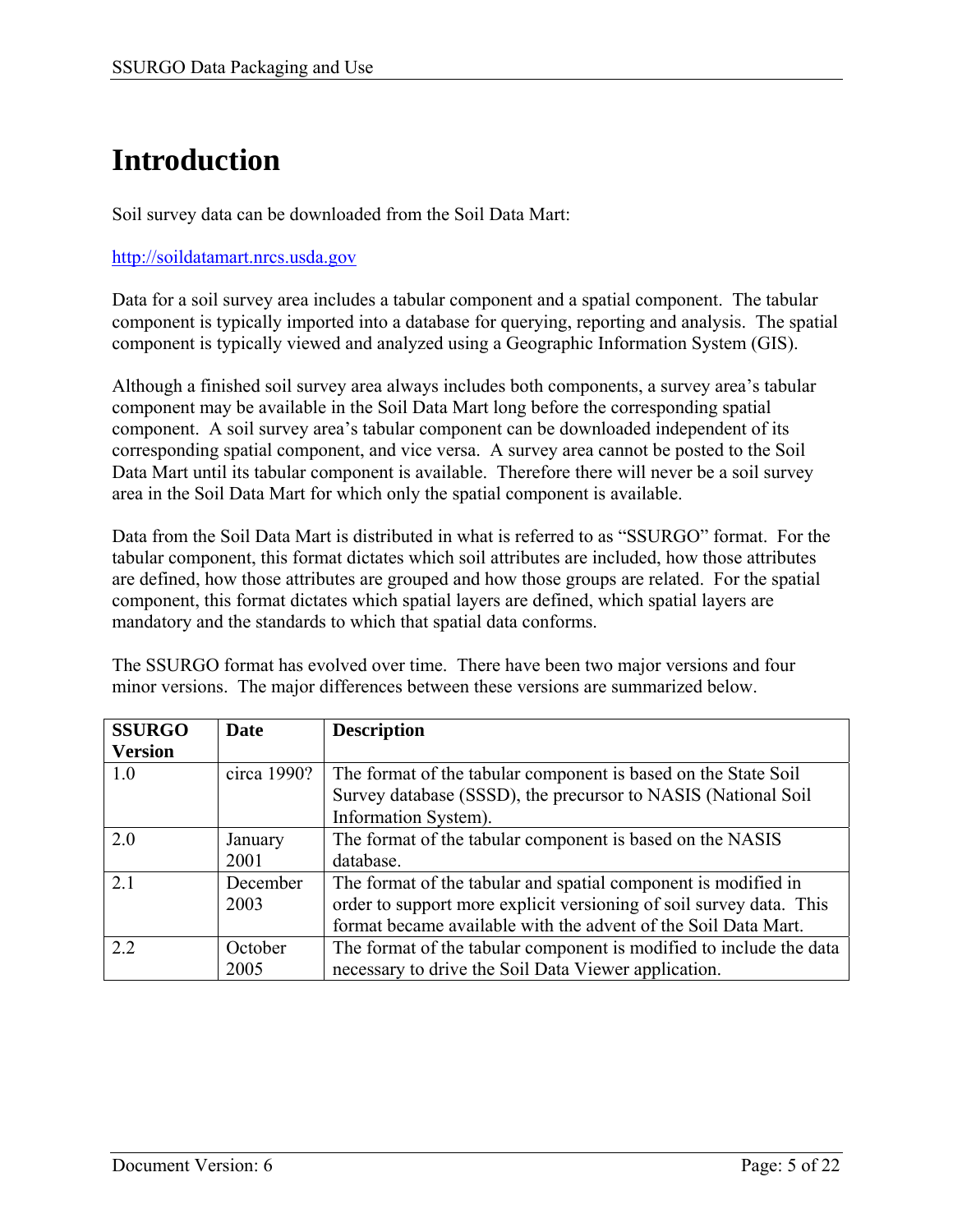# **SSURGO Export Packaging**

When soil data is exported from the Soil Data Mart, the end result is always a single zip file, regardless of what export options were selected. The format of an export file name is: soil *ssasymbol.zip*, where *ssasymbol* is the symbol of the corresponding soil survey area. A soil survey area symbol uniquely identifies a soil survey area. An export from the Soil Data Mart always contains data for one and only one soil survey area.

A survey area symbol is a five character string where the first two characters are a U.S. state or territory postal code, and the last three characters are digits that represent the soil survey area within the corresponding state or territory.

A SSURGO export file can be unzipped using WinZip or an equivalent application. When an export file is unzipped, the following directory hierarchy is produced in the directory to which the export file was unzipped:

soil\_*ssasymbol* tabular spatial

where *ssasymbol* is the symbol of the corresponding soil survey area.

### *Contents of Directory "soil\_ssasymbol"*

In addition to subdirectories "tabular" and "spatial", this directory contains either three or four files:

- 1. soil\_metadata\_*ssasymbol*.txt
- 2. soil\_metadata\_*ssasymbol*.xml
- 3. readme.txt
- 4. *something*.zip (optional)

The first two files contain the FGDC metadata for the corresponding survey area, in plain ASCII and XML format, respectively. FGDC is the acronym for Federal Geographic Data Committee. The FGDC metadata primarily pertains to spatial soil data. A smaller portion of the FGDC metadata pertains to the tabular soil data.

File "readme.txt" contains a lot of the same information that is presented in this document. The top of this file documents the versions of the data included in the export, as well as any options that were specified if spatial data was included in the export.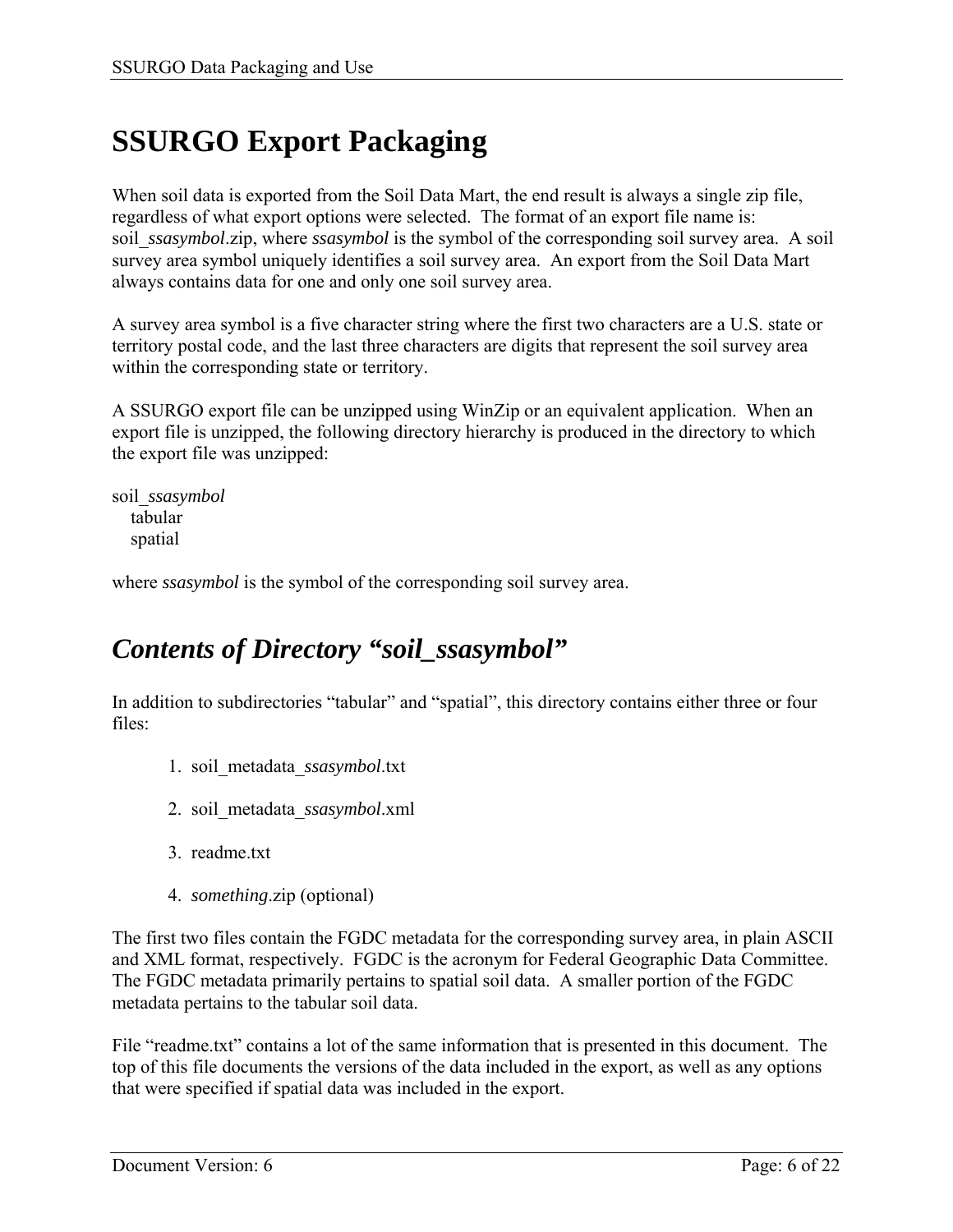File "*something*.zip", if it exists, is a zipped Microsoft Access database, into which the tabular soil data can be imported. This file will only exist if the person who generated this export requested its inclusion. The embedded Microsoft Access database is referred to as a "SSURGO template database". There is more than one SSURGO template database, so the root portion of the file name can vary. SSURGO template databases are discussed in the section titled "Using Soil Tabular Data".

If a SSURGO template database was not included in the export, one can always be downloaded from the following Soil Data Mart web page:

http://soildatamart.nrcs.usda.gov/Templates.aspx

## *Contents of Directory "tabular"*

Directory "tabular" contains a set of ASCII field and text delimited files. Fields are delimited by the pipe or vertical bar character. Text fields are double quote delimited because such a field can contain embedded field delimiters and/or line ends. Within a text field, any embedded double quotes are doubled.

With the exception of "version.txt", each of these files corresponds to a table in a SSURGO template database. Which ASCII delimited file ("Import/Export File Name") corresponds to which database table ("Table Physical Name") is documented in the "SSURGO Metadata -Tables" report. This report is available at http://soildatamart.nrcs.usda.gov/ssurgometadata.aspx.

File "version.txt" records the SSURGO version of the corresponding tabular data. The content of this file is checked when tabular data is imported into a SSURGO template database.

### *Contents of Directory "spatial"*

The exact content of directory "spatial" depends on the spatial format option that was selected when the export was generated. Spatial data can be exported in any of the following formats:

- 1. ESRI Shape File
- 2. ArcInfo Coverage
- 3. ArcInfo Interchange

In addition to specifying a spatial format, a user exporting soil spatial data from the Soil Data Mart can specify a coordinate system and projection. When spatial data is included in an export, the corresponding spatial format and coordinate system are documented in the "readme.txt" file, located in the root directory that was created by unzipping the export file. The export spatial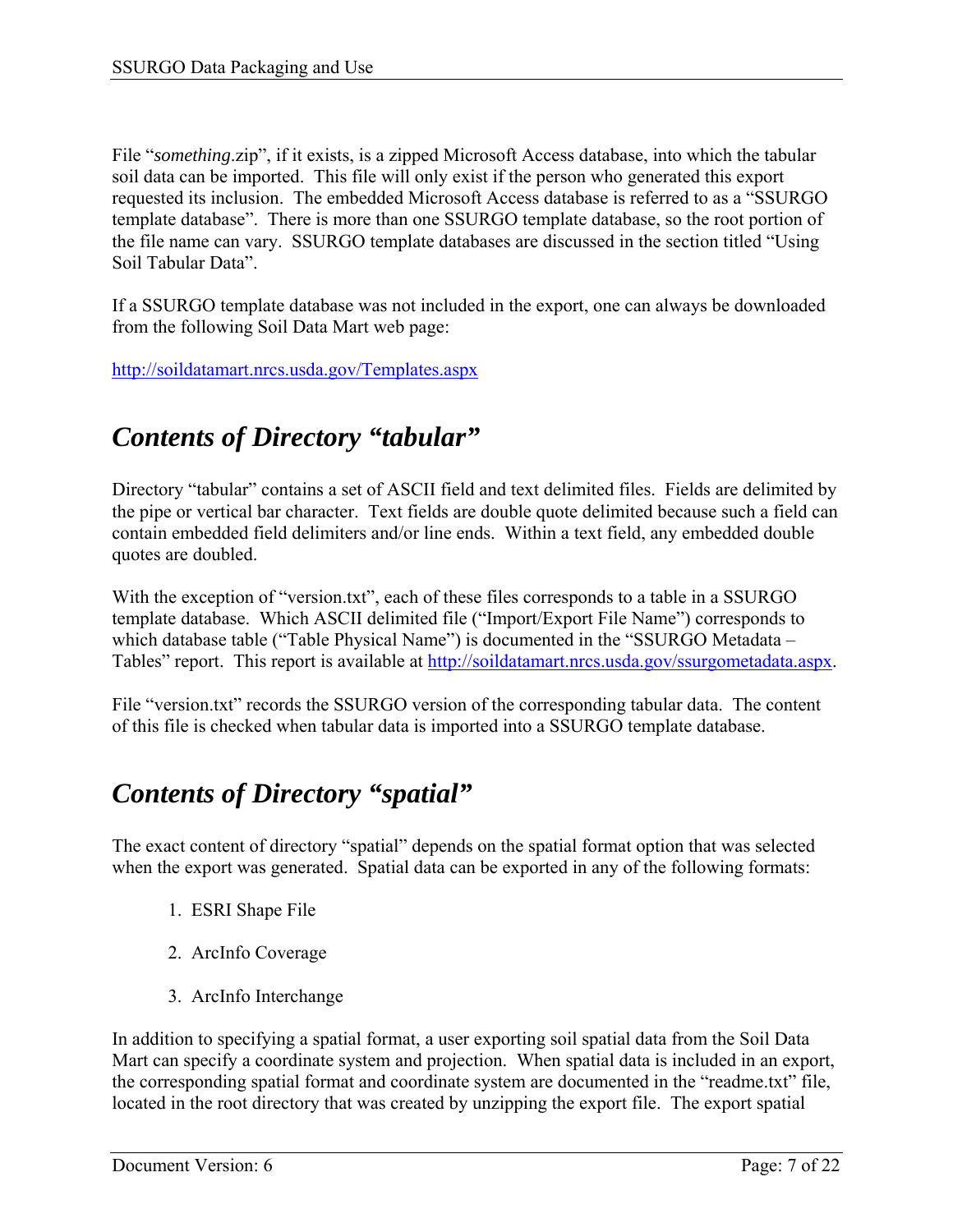format and coordinate system are also documented in the FGDC metadata, also located in the root directory that was created by unzipping the export file.

In discussing the spatial data, it helps to separate the logical from the physical. The possible logical spatial entities are:

- 1. Soil Survey Area Boundary Polygon(s) (Required)
- 2. Map Unit Boundary Polygons (Required)
- 3. Line Map Units (Optional)
- 4. Point Map Units (Optional)
- 5. Line Spot Features (Optional)
- 6. Point Spot Features (Optional)

7. Spot Feature Descriptions (Required if Line Spot Features or Point Spot Features are included)

Each of the first six spatial entities represent what is referred to as a "feature class". The last entity, Spot Feature Descriptions, is an ASCII field and text delimited file that contains narrative descriptions of any corresponding line or point spot features. In effect, this is "tabular data" that is considered to be part of the spatial data.

"Required" means that, if spatial data for the corresponding survey area exists, this data must be included. In other words, if spatial data exists, at a minimum, a soil survey area boundary polygon feature class and a map unit boundary polygon feature class will exist.

A single logical spatial entity is delivered as multiple files, sometimes with one or more subdirectories, depending on the spatial format that was selected when the export was generated. Some, but not necessarily all, of the files corresponding to a particular logical spatial entity have a name whose prefix denotes the corresponding spatial entity.

| <b>File Name Prefix</b> | <b>Spatial Entity</b>                |
|-------------------------|--------------------------------------|
| soilsa a                | soil survey area boundary polygon(s) |
| soilmu a                | map unit boundary polygons           |
| soilmu 1                | line map units                       |
| soilmu p                | point map units                      |
| soilsf 1                | line spot features                   |
| soilsf p                | point spot features                  |
| soilsf t                | spot feature descriptions            |

For spatial data in ESRI Shape File format, the following file name prefixes are used: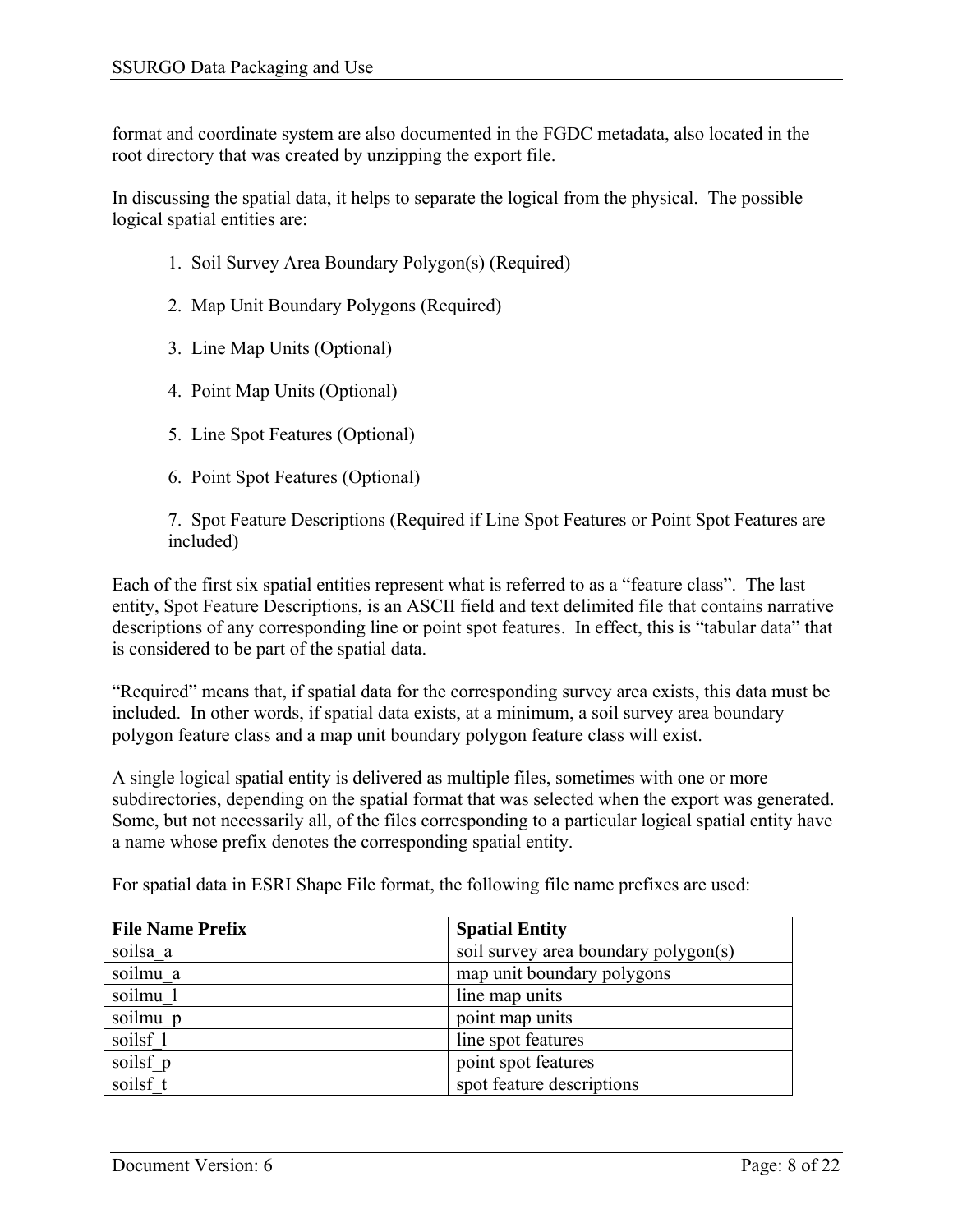For spatial data in ArcInfo Coverage or ArcInfo Interchange format, the following file name prefixes are used:

| <b>File Name Prefix</b>   | <b>Spatial Entity</b>                |
|---------------------------|--------------------------------------|
| ssa a                     | soil survey area boundary polygon(s) |
| smu a                     | map unit boundary polygons           |
| smu 1                     | line map units                       |
| smu p                     | point map units                      |
| $s$ sf $_1$               | line spot features                   |
| $\overline{\text{ssf}}$ p | point spot features                  |
| $s$ sf_t                  | spot feature descriptions            |

### **Non-Spatial Attributes Embedded in the Spatial Data**

A handful of non-spatial (non-geometry) attributes are embedded into the various spatial feature classes. These attributes either: (1) logically identify a corresponding tabular entity, (2) serve as the physical link to the corresponding tabular entity, or (3) identify the corresponding spatial data version. See the section titled "Data Versioning" for more information about data versioning.

| <b>Attribute</b>            | <b>Present in the Following</b>   | <b>Purpose</b>             |
|-----------------------------|-----------------------------------|----------------------------|
|                             | <b>Spatial Feature Classes or</b> |                            |
|                             | <b>Files</b>                      |                            |
| Survey Area Symbol          | All                               | Logically identifies the   |
| (column name is always      |                                   | corresponding survey area. |
| "areasymbol")               |                                   |                            |
| <b>Spatial Data Version</b> | All                               | Logically identifies the   |
| (column name is either      |                                   | corresponding spatial data |
| "spatialversion" or         |                                   | version.                   |
| "spatialver" – for some     |                                   |                            |
| spatial formats, column     |                                   |                            |
| names are limited to no     |                                   |                            |
| more than ten characters)   |                                   |                            |
| Legend Key (column name     | <b>Survey Area Boundary</b>       | Links survey area boundary |
| is always "lkey")           | Polygon(s)                        | spatial record to the      |
|                             |                                   | corresponding legend table |
|                             |                                   | record.                    |
| Map Unit Symbol (column     | Map Unit Boundary                 | Logically identifies the   |
| name is always "musym")     | Polygons, Line Map Units,         | corresponding map unit.    |
|                             | Point Map Units                   |                            |
| Map Unit Key (column        | Map Unit Boundary                 | Links map unit boundary    |
| name is always "mukey")     | Polygons, Line Map Units,         | spatial record to the      |
|                             | Point Map Units                   | corresponding mapunit      |
|                             |                                   | table record.              |
| Spot Feature Symbol         | Line Spot Features, Point         | Logically identifies the   |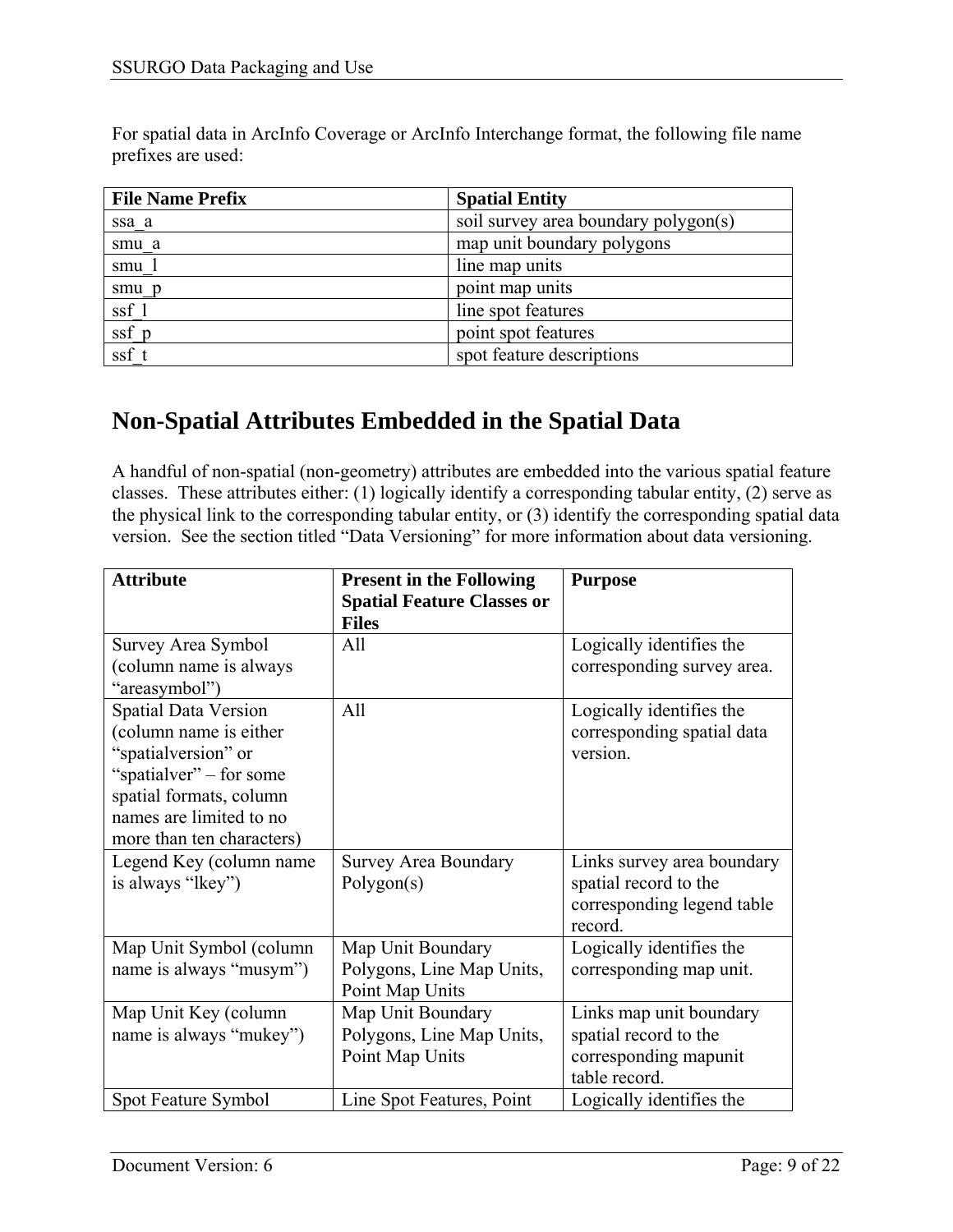| (column name is always)   | <b>Spot Features, Spot Feature</b> | corresponding spot feature. |
|---------------------------|------------------------------------|-----------------------------|
| "featsym")                | Descriptions File                  |                             |
| Spot Feature Key (column  | Line Spot Features, Point          | Links spot feature spatial  |
| name is always "featkey") | Spot Features, Spot Feature        | record to corresponding     |
|                           | Descriptions File                  | feature description record. |

## **Data Versioning**

With the advent of the Soil Data Mart, data for a soil survey area is now explicitly versioned. There are three different versions:

- 1. Survey Area Version
- 2. Tabular Data Version
- 3. Spatial Data Version

Since tabular soil data for a survey area can be updated without updating the corresponding spatial soil data, and vice versa, tabular data and spatial data are versioned independently of one another. For a survey area, any new Tabular Data Version or Spatial Data Version results in a new Survey Area Version.

For any version, there are two version attributes:

- 1. Version Number (usually referred to as "version")
- 2. Version Established Date and Time

Version numbers are serially incremented integer values, starting at one.

## *Locating Version Information*

Survey area version information can be found in the following locations:

1. In the readme.txt file, located in the root directory that was created by unzipping the export file.

2. If tabular data is included in the export, in the sacatalog table record for the corresponding survey area (file sacatlog.txt or table sacatalog when that tabular data has been imported into a SSURGO template database).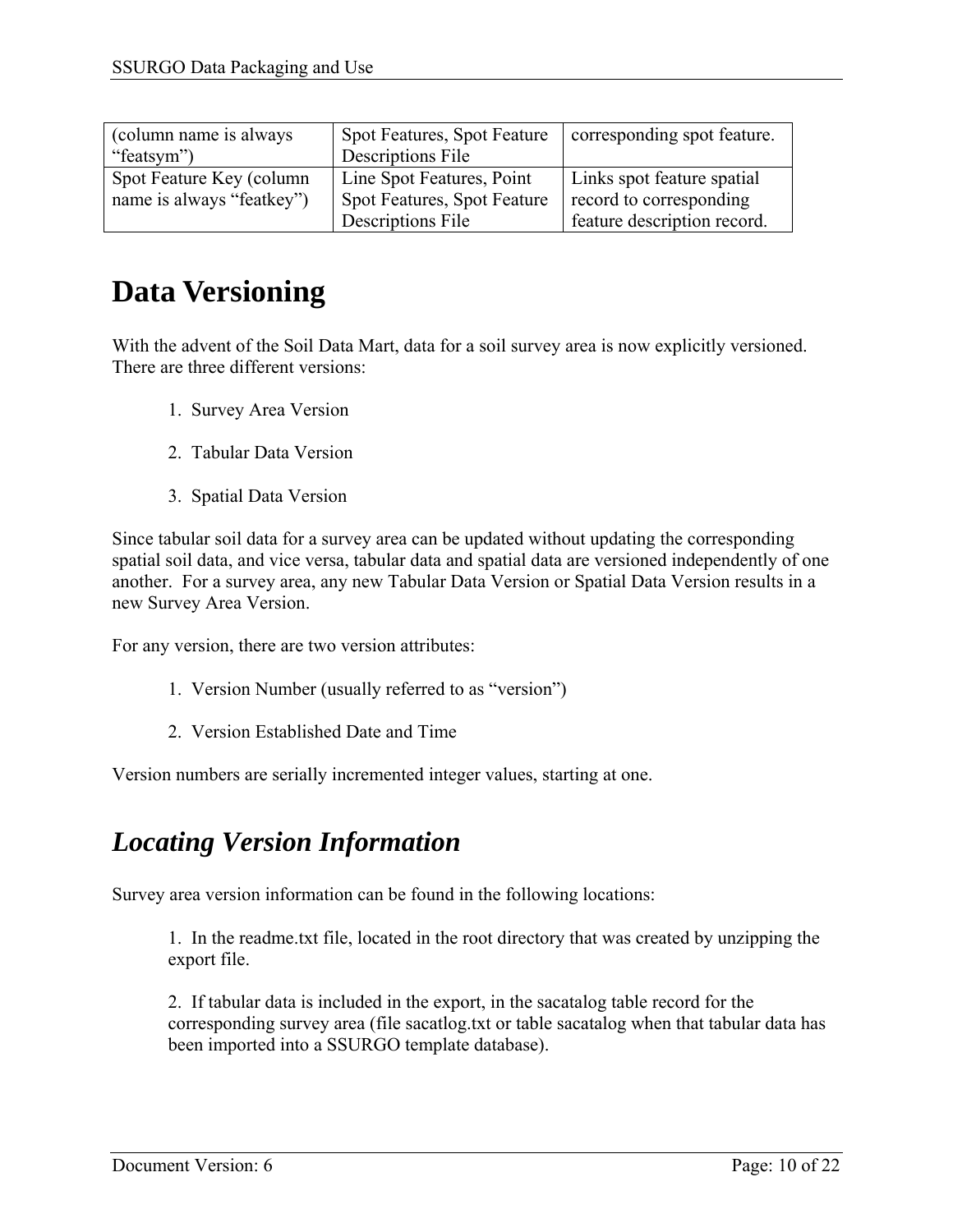3. In the page footer of soil reports in the MS Access SSURGO template database, when tabular data is included in the export and that tabular data has been imported into a SSURGO template database.

4. In soil report "Survey Area Data Summary" in the MS Access SSURGO template database, when tabular data is included in the export and that tabular data has been imported into a SSURGO template database.

Tabular data version information can be found in the following locations:

1. In the readme.txt file, located in the root directory that was created by unzipping the export file, when tabular data is included in the export.

2. If tabular data is included in the export, in the sacatalog table record for the corresponding survey area (file sacatlog.txt or table sacatalog when that tabular data has been imported into a SSURGO template database).

3. In the body of soil report "Survey Area Data Summary" in the MS Access SSURGO template database, when tabular data is included in the export and that tabular data has been imported into a SSURGO template database.

Spatial data version information can be found in the following locations:

1. In the readme.txt file, located in the root directory that was created by unzipping the export file, when spatial data is included in the export.

2. Embedded in spatial data for any spatial feature class, when spatial data is included in the export.

## *Making Sure the Tabular Data Version is compatible with the Spatial Data Version*

Soil tabular and spatial data are compatible when:

1. For every survey area polygon feature, there is a corresponding legend table record. All survey area features with the same area symbol share the same legend table record.

2. For every map unit polygon, line or point feature, there is a corresponding mapunit table record. All map unit features with the same map unit symbol share the same mapunit table record.

Every mapunit table record IS NOT required to have a corresponding map unit feature. While this is rare, it is permitted. The case for which this exception is permitted is for a survey area in the process of being mapped, where the spatial data is not yet complete.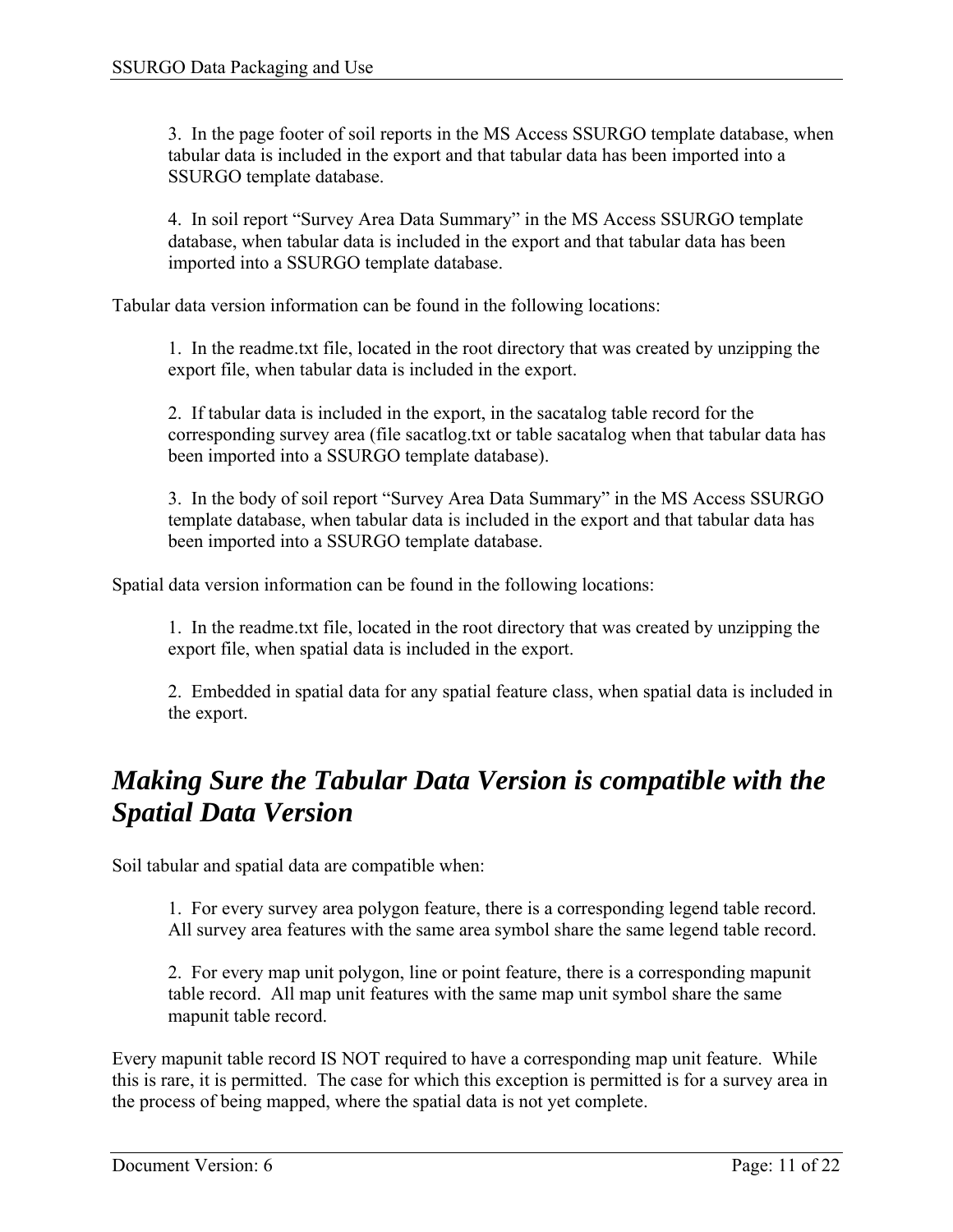If the export file includes both tabular and spatial data, that tabular data is compatible with that spatial data. Where things can get out of sync is when tabular data is obtained independently of its corresponding spatial data, or vice versa.

On your PC there is no easy way to verify if a set of tabular and spatial data are compatible. The most reliable way to verify compatibility is to visit the Soil Data Mart, access the Download page for the survey area in question, and look at the tabular and spatial version numbers displayed on the Download page. If your version numbers don't match the version numbers displayed on the Download page, you should request a new export that includes both tabular and spatial data.

## **Using Soil Tabular Data**

The tabular data as delivered in a SSURGO export file isn't very usable as is. The tabular data is distributed between approximately sixty ASCII delimited files. In order to effectively use this data, it needs to be imported into a database. Even after loading data into a database, you still need to understand what the tables and attributes represent, how tables are related and what data constraints are in place. This type of information is available on the following web page:

http://soildatamart.nrcs.usda.gov/ssurgometadata.aspx

The above URL is also the location of this document.

At the current time we provide a Microsoft Access database into which soil tabular data can be imported. We refer to this database as a "SSURGO template database". In order to use this database, you have to have Microsoft Access installed on your PC.

In a SSURGO template database, the SSURGO database structure has already been created. Tabular soil data can be imported by running a macro that resides in the database. Once data has been imported, a variety of reports can be generated. If you are willing to learn a little bit about Microsoft Access, you can create your own queries against the data you have imported.

If a SSURGO template database was included with the exported data, it will be the only zipped file in the root directory that was created by unzipping the export. If a SSURGO template database was not included with the exported data, one can be downloaded from the following location:

http://soildatamart.nrcs.usda.gov/templates.aspx

A number of different SSURGO template databases are typically available. A national SSURGO template database serves as the default. For a national SSURGO template database, the corresponding "state code" in the template database web page data grid is "US".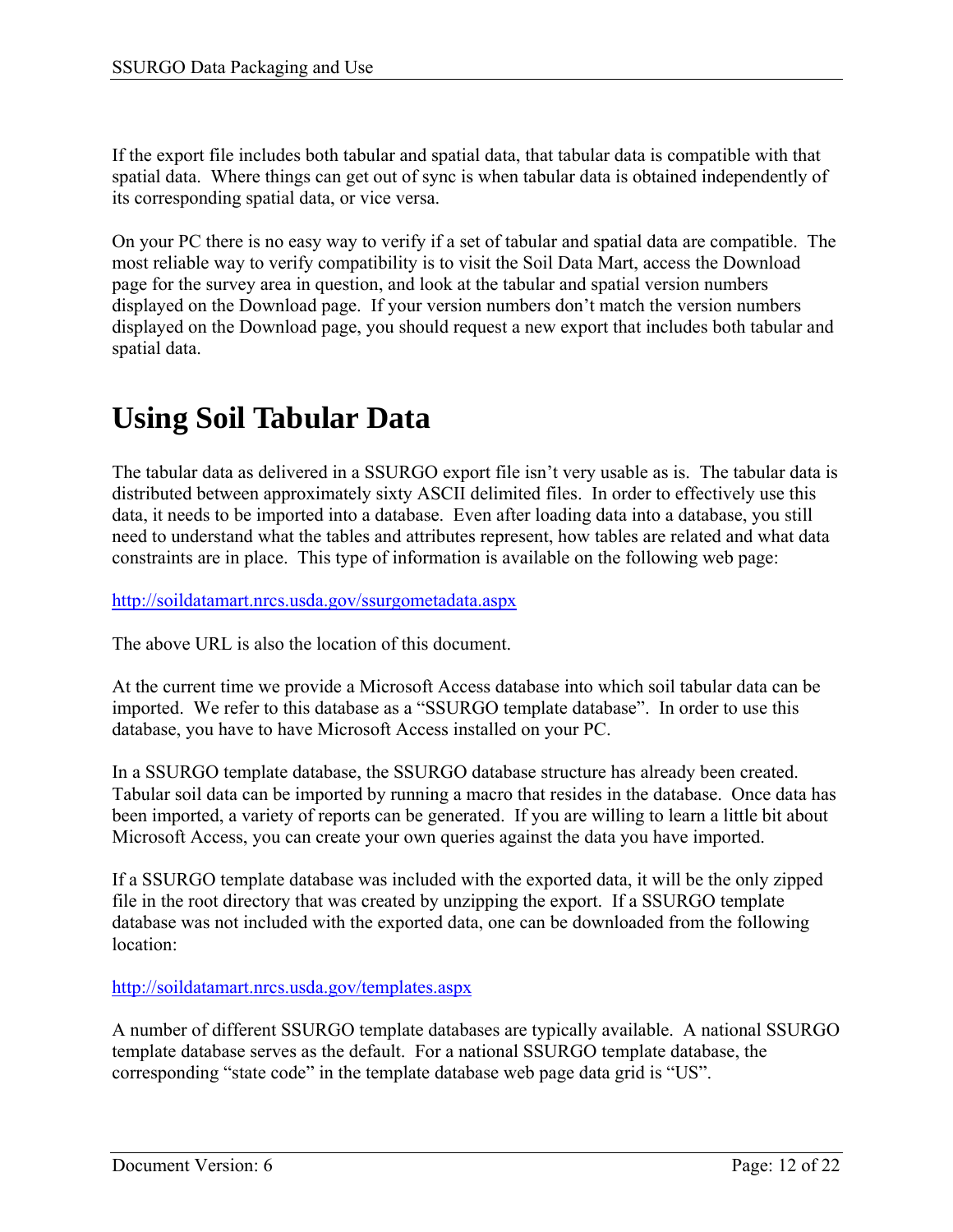Some states have created a customized SSURGO template database for their state. If a customized SSURGO template database is available for the state in whose data you are interested, you should use that state's customized SSURGO template database in lieu of the national SSURGO template database.

When selecting a SSURGO template database, if possible, select one whose MS Access version is the same as the version of MS Access that you have installed on your PC. At the current time, national SSURGO template databases are available for Access 97, Access 2000 and Access 2002/2003. What MS Access versions are supported for a state customized SSURGO template database varies from state to state. While you can convert a SSURGO template database from one version of MS Access to another, this conversion is not always successful.

At the current time, we do not support the use of any database other than MS Access. If you are interested in loading soil tabular data into a database other than MS Access, and have questions, please contact the NASIS Hotline. See the section titled "Contacting Support" for the details.

### *Using a SSURGO Template Database*

For information about importing tabular data into a template database, or information about the capabilities of the SSURGO template database in general, do the following:

1. Open the MS Access SSURGO template database in the appropriate version of MS Access.

2. Click the Reports tab of the Database Window. The Database Window may be behind a form titled "SSURGO Import" or "Soil Reports".

3. Either double-click the report titled "How to Understand and Use this Database", or select this report and then click "Preview".

4. After the Report Viewer window is displayed, either click the printer icon or select "Print" from the File menu. You can also browse this report using the Preview window.

# **Using Soil Spatial Data**

The spatial data can't be used until it has been imported into a GIS. In order to import soil spatial data into a GIS, the GIS must be able to import one of the following spatial formats:

- 1. ESRI Shape File
- 2. ArcInfo Coverage
- 3. ArcInfo Interchange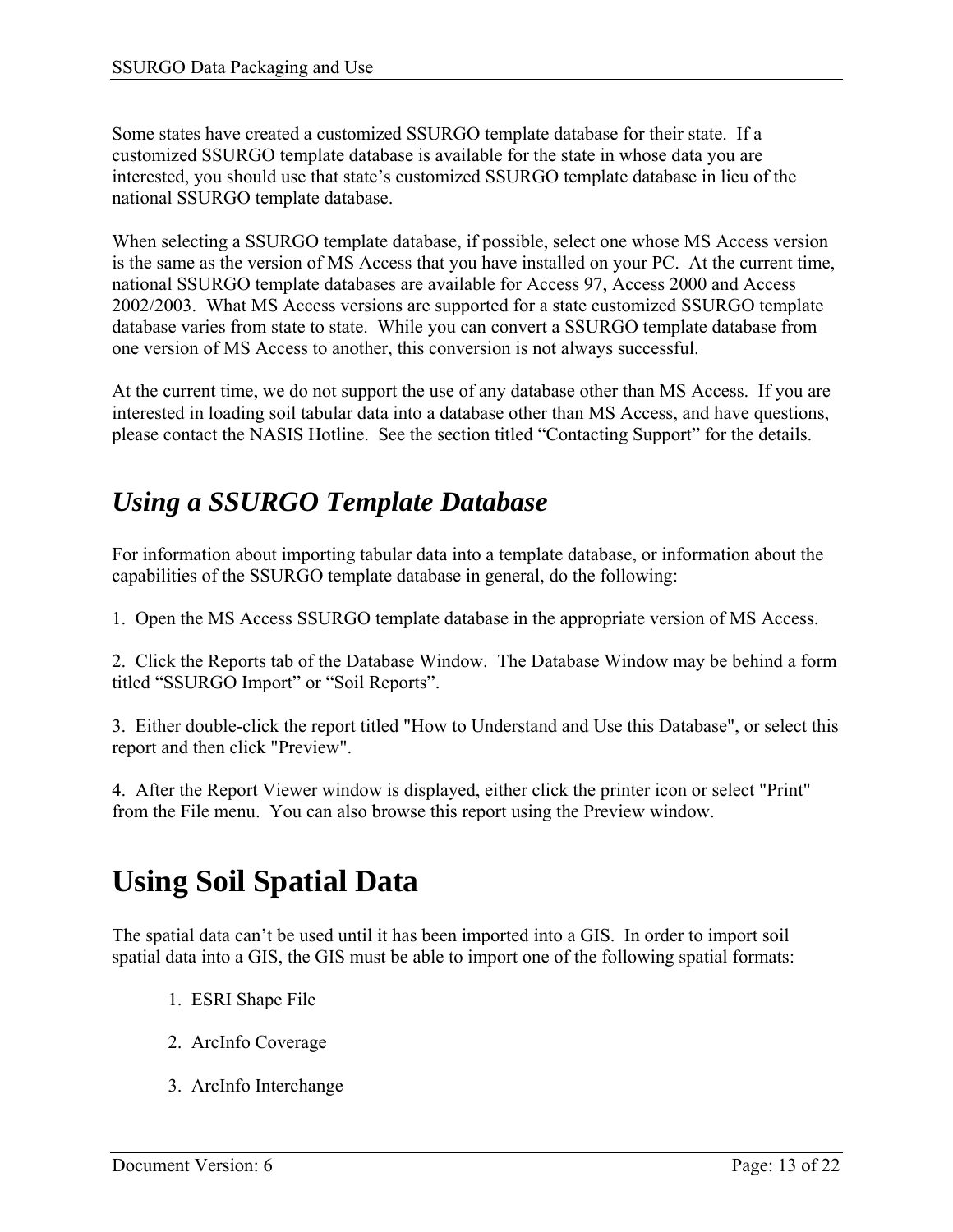Obviously the spatial data isn't of much use unless the corresponding tabular data is also available. Once you have successfully imported the soil tabular data into a database, and have also successfully imported soil spatial data into a GIS, it's pretty much uphill from there. See the subsection titled "The Challenge of Using Soil Data in a GIS" for more details.

## *Personal Geodatabase*

If spatial data is available for the survey in which you are interested, and if you have access to ArcGIS, a personal geodatabase can be created. To do this, import the tabular data into a SSURGO template database in the usual way, and then use ArcCatalog to import each of the spatial data feature classes into that same SSURGO template database. The spatial data to be imported must be in either Shape File or Coverage format. The resulting personal geodatabase can be used with ArcGIS or ArcView 8 or later.

The personal geodatabase doesn't know what tables are related unless you explicitly create relationship classes to indicate how two tables are related. If you want to establish relationship classes to any of the tabular data tables, you must register ("register to the personal geodatabase") each of the tabular tables of concern. The relationships between all SSURGO tables are documented in the SSURGO data model diagrams, which can be found at:

#### http://soildatamart.nrcs.usda.gov/ssurgometadata.aspx

If you create a personal geodatabase and want to be able to link to spot feature descriptions, the spot feature descriptions must be explicitly imported into the SSURGO template database, but keep in mind that a survey area may or may not include spot features. Spot feature descriptions, when they exist, are bundled and versioned with the spatial data, but the spot feature *descriptions* are not a feature class. To import spot feature descriptions into a SSURGO template database, run the macro titled "Import Feature Descriptions". This macro will import spot feature descriptions into the table named "featdesc". The macro displays a dialog box that prompts for the fully qualified path of the file containing the spot feature descriptions. This file, if it exists, resides in the subdirectory named "spatial", and the name of the file containing the spot feature descriptions starts with "soilsf t" or "ssf t" for Shape File format or Coverage format, respectively. This file has a ".txt" extension.

One last thing to keep in mind is the size limit of an MS Access database, which is 1 gigabyte for Access 97, and 2 gigabytes for Access 2000 and later versions. The amount of space required for a given survey area's tabular and spatial data varies widely. You may or may not be able to create a personal geodatabase that includes data for more than one survey area, depending on the size of the survey areas involved. For a single very large survey area, you may be able to create a personal geodatabase, but performance may be degraded.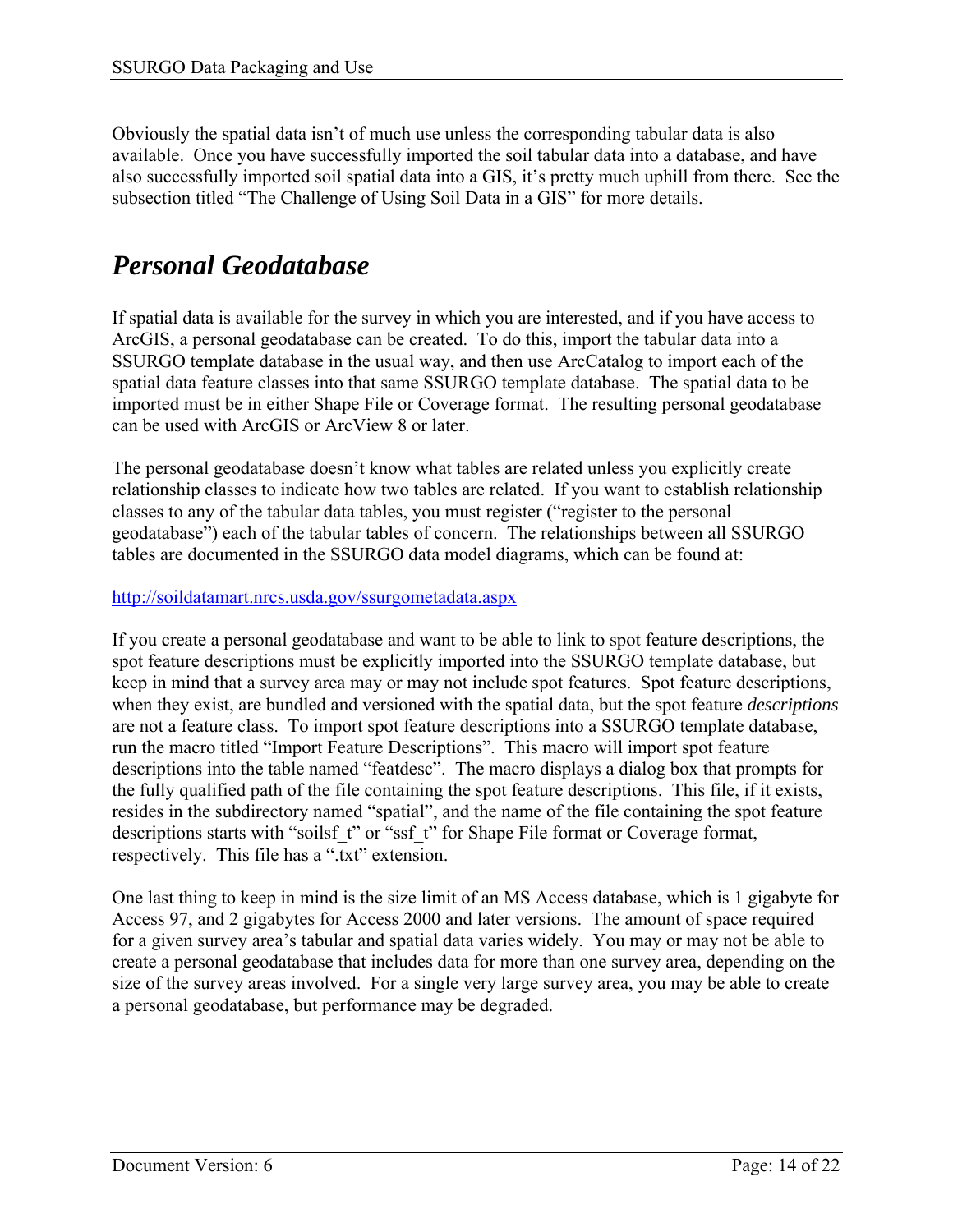## *The Challenge of Using Soil Data in a GIS*

For compatible tabular and spatial data, the relationship between the tabular and spatial data has already been established before that data was ever exported from the Soil Data Mart. You are not responsible for establishing this relationship. (For information about tabular and spatial data compatibility, see the section titled "Making Sure the Tabular Data Version is compatible with the Spatial Data Version". For information about how the tabular and spatial data are linked, see the section titled "Non-Spatial Attributes Embedded in the Spatial Data".)

The challenge of using soil data in a GIS is due to the following:

1. Thematic maps must be based on map units.

2. The vast majority of attributes used to create a thematic map are not attributes of a map unit but attributes of an entity that repeats for its corresponding map unit.

### **Thematic Map Generation**

Thematic maps are a representation of reality and can only display a small part of that reality in a single map. Information on the map is typically for a single theme.

Polygons in the digital map data are map unit delineations. Therefore, themes for thematic maps are based on map units. Many map polygons can be labeled the same, but all point to the same record in the map unit table.

Map units are typically made up of one or more named soils. Other miscellaneous land types or areas of water may be included. These entities and their percent compositions make up the map unit components and define the map unit composition. Soil components are typically composed of multiple horizons (layers). Component attributes must be aggregated to a map unit level for map visualization. Horizon attributes must be aggregated to the component level, before components are aggregated to the map unit level. Horizon attributes may be aggregated for the entire soil profile or for a specific depth range. One may only be interested in the value of a horizon attribute for the surface layer.

### **Methods of Aggregation**

There are a number of options for aggregating data to the map unit level. The various options will be illustrated using selected columns from the "component" and "chorizon" tables. These tables and columns are described in reports "SSURGO Metadata - Tables" and "SSURGO Metadata - Table Column Descriptions". These reports are available at http://soildatamart.nrcs.usda.gov/ssurgometadata.aspx.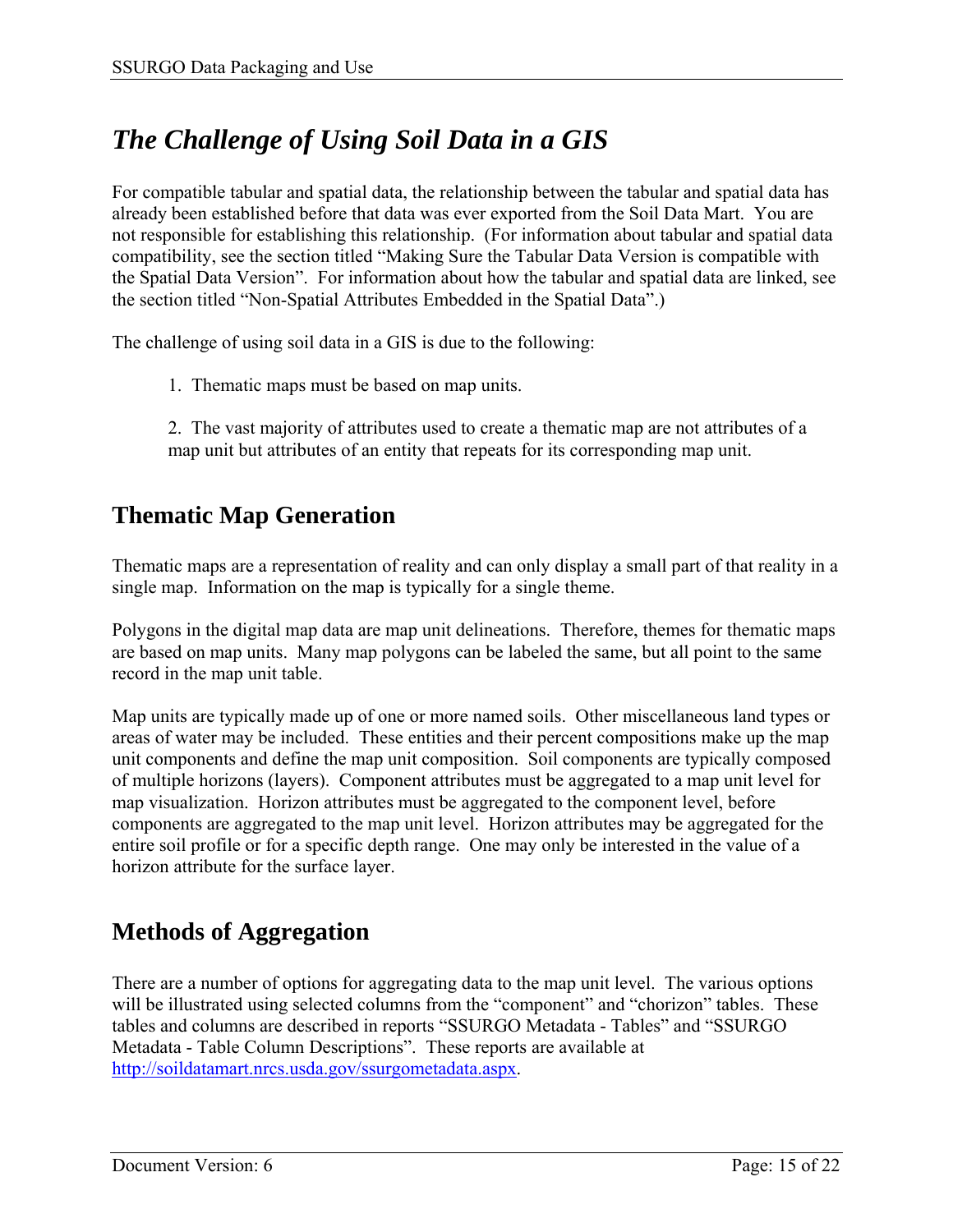In SSURGO data, the field "mukey" uniquely identifies a map unit, and the field "cokey" uniquely identifies a map unit component.

#### Table: component

| mukey  | cokey           | comppct_r            | corcon     | hydricrating    |
|--------|-----------------|----------------------|------------|-----------------|
| (Map)  | (Component Key) | (Representative      | (Corrosion | (Hydric         |
| Unit   |                 | <b>Percent</b>       | Concrete)  | <b>Rating</b> ) |
| Key)   |                 | <b>Composition</b> ) |            |                 |
| 100017 | 100017:149541   | 60                   | low        | yes             |
| 100017 | 100017:149542   | 40                   | high       | <b>ves</b>      |
|        |                 |                      |            |                 |
| 100049 | 100049:149613   | 50                   | low        | yes             |
| 100049 | 100049:149614   | 50                   | moderate   | no              |
|        |                 |                      |            |                 |
| 147626 | 147626:215195   | 35                   | moderate   | no              |
| 147626 | 147626:215196   | 25                   | low        | no              |
| 147626 | 147626:215197   | 20                   | low        | no              |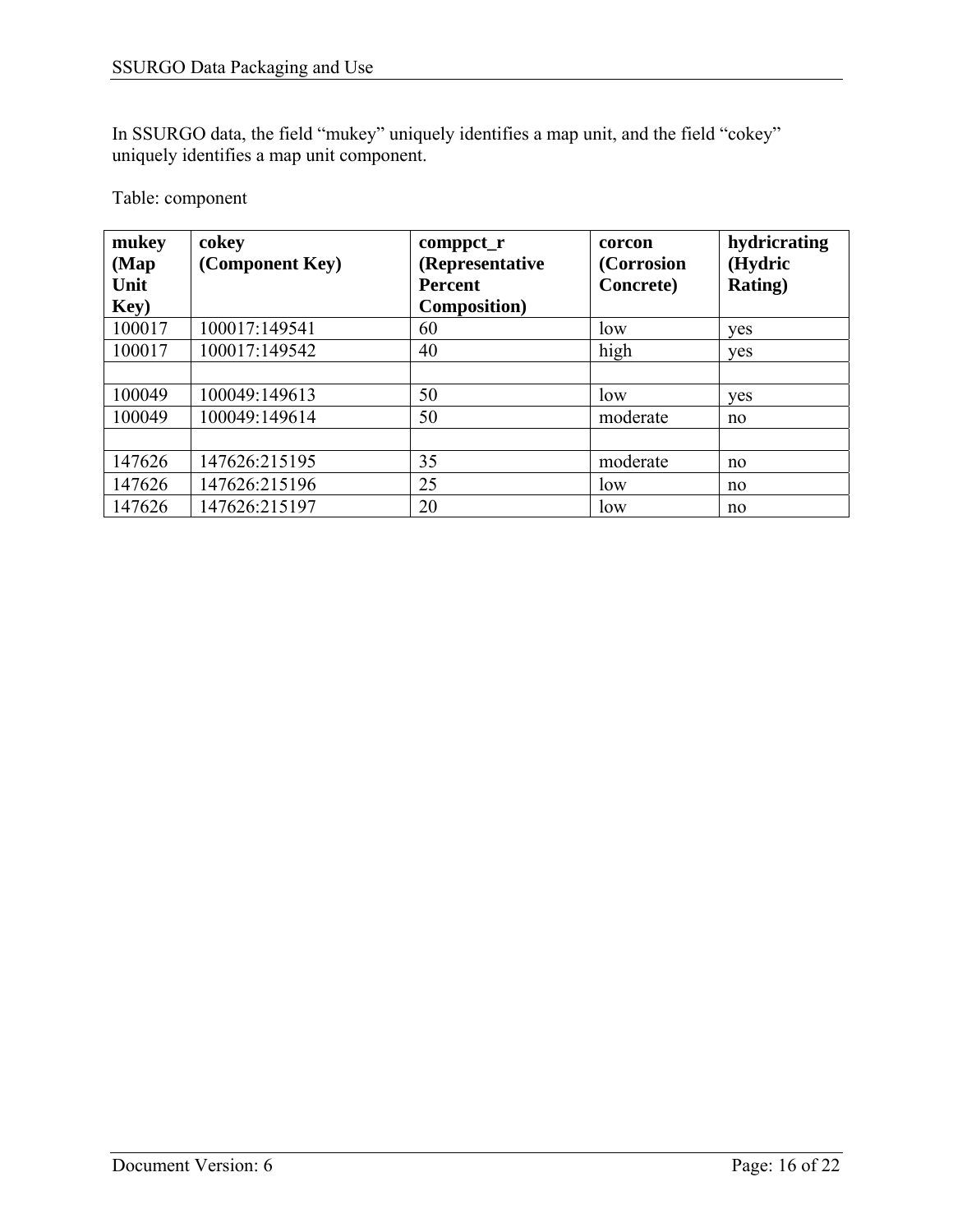#### Table: chorizon

| cokey           | hzdept_r                | hzdepb_r                | claytotal_r            |
|-----------------|-------------------------|-------------------------|------------------------|
| (Component Key) | (Representative         | (Representative         | (Representative Clay   |
|                 | <b>Horizon Depth to</b> | <b>Horizon Depth to</b> | <b>Total Separate)</b> |
|                 | Top)                    | <b>Bottom</b> )         |                        |
| 100017:149541   | $\overline{0}$          | 20                      | 9.5                    |
| 100017:149541   | 20                      | $\overline{76}$         | 12.5                   |
| 100017:149541   | 76                      | 152                     | 1.5                    |
|                 |                         |                         |                        |
| 100017:149542   | $\overline{0}$          | 20                      | 9.5                    |
| 100017:149542   | 20                      | 30                      | 11.5                   |
| 100017:149542   | 30                      | 152                     | 3.5                    |
|                 |                         |                         |                        |
| 100049:149613   | $\mathbf{0}$            | 76                      | 6.0                    |
| 100049:149613   | 76                      | 152                     | 6.0                    |
|                 |                         |                         |                        |
| 100049:149614   | $\overline{0}$          | 36                      | 6.5                    |
| 100049:149614   | 36                      | 152                     | $\overline{4.5}$       |
|                 |                         |                         |                        |
| 147626:215195   | $\overline{0}$          | 10                      | 12.0                   |
| 147626:215195   | 10                      | 41                      | 7.0                    |
| 147626:215195   | 41                      | 51                      |                        |
|                 |                         |                         |                        |
| 147626:215196   | $\boldsymbol{0}$        | $\overline{3}$          | 33.5                   |
| 147626:215196   | $\overline{3}$          | 13                      | 36.0                   |
| 147626:215196   | 13                      | 41                      | 42.5                   |
| 147626:215196   | 41                      | 152                     |                        |
|                 |                         |                         |                        |
| 147626:215197   | $\boldsymbol{0}$        | 8                       | 22.5                   |
| 147626:215197   | 8                       | 41                      | 22.5                   |
| 147626:215197   | 41                      | 46                      | 26.5                   |
| 147626:215197   | 46                      | 152                     |                        |

### *Dominant Component*

The interpretation rating class or soil property value of the component with the largest percent composition is used to class the map unit. If there is more than one component that shares the highest percent composition, a "tie-break rule" indicates which value should be selected.

For this example, in the case of a tie on percent composition, we'll choose the more restrictive value. The results for Dominant Component for Corrosion Concrete are shown below.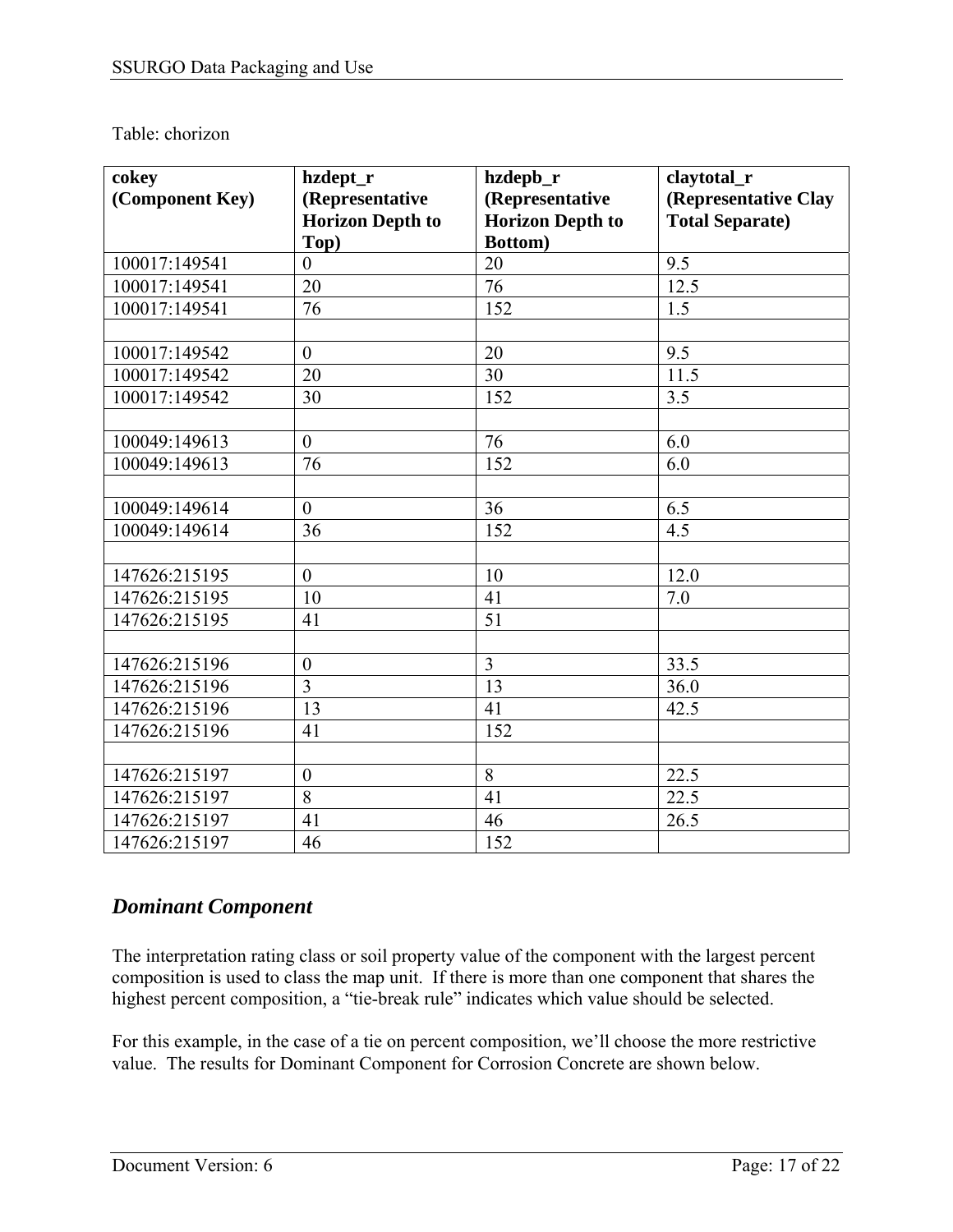| mukey  | $component_r$ | corcon                      |
|--------|---------------|-----------------------------|
| 100017 | 60            | low                         |
|        |               |                             |
| 100049 | 50            | moderate                    |
|        |               | (more restrictive value was |
|        |               | returned for the tie)       |
|        |               |                             |
| 147626 | 35            | moderate                    |

### *Dominant Condition*

For the components in each map unit, like interpretation rating classes or soil property values are grouped, and their corresponding percent compositions are summed. The interpretation rating class or soil property value for the group with the largest percent composition is used to class the map unit. If there is more than one group that shares the highest percent composition, a "tiebreak rule" indicates which value should be selected.

For this example, in the case of a tie on percent composition, we'll choose the more restrictive value. The results for Dominant Condition for Corrosion Concrete are shown below.

| mukey  | $component_r$          | corcon                      |
|--------|------------------------|-----------------------------|
| 100017 | 60                     | low                         |
|        |                        |                             |
| 100049 | 50                     | moderate                    |
|        |                        | (more restrictive value was |
|        |                        | returned for the tie)       |
|        |                        |                             |
| 147626 | $45 (25/low + 20/low)$ | low                         |

### *Most Limiting*

The most limiting interpretation rating class for all of the components in a map unit is used to class the map unit. This aggregation method is limited to interpretive type attributes where which end of the spectrum is considered most limiting is already established.

The results for Most Limiting for Corrosion Concrete are shown below.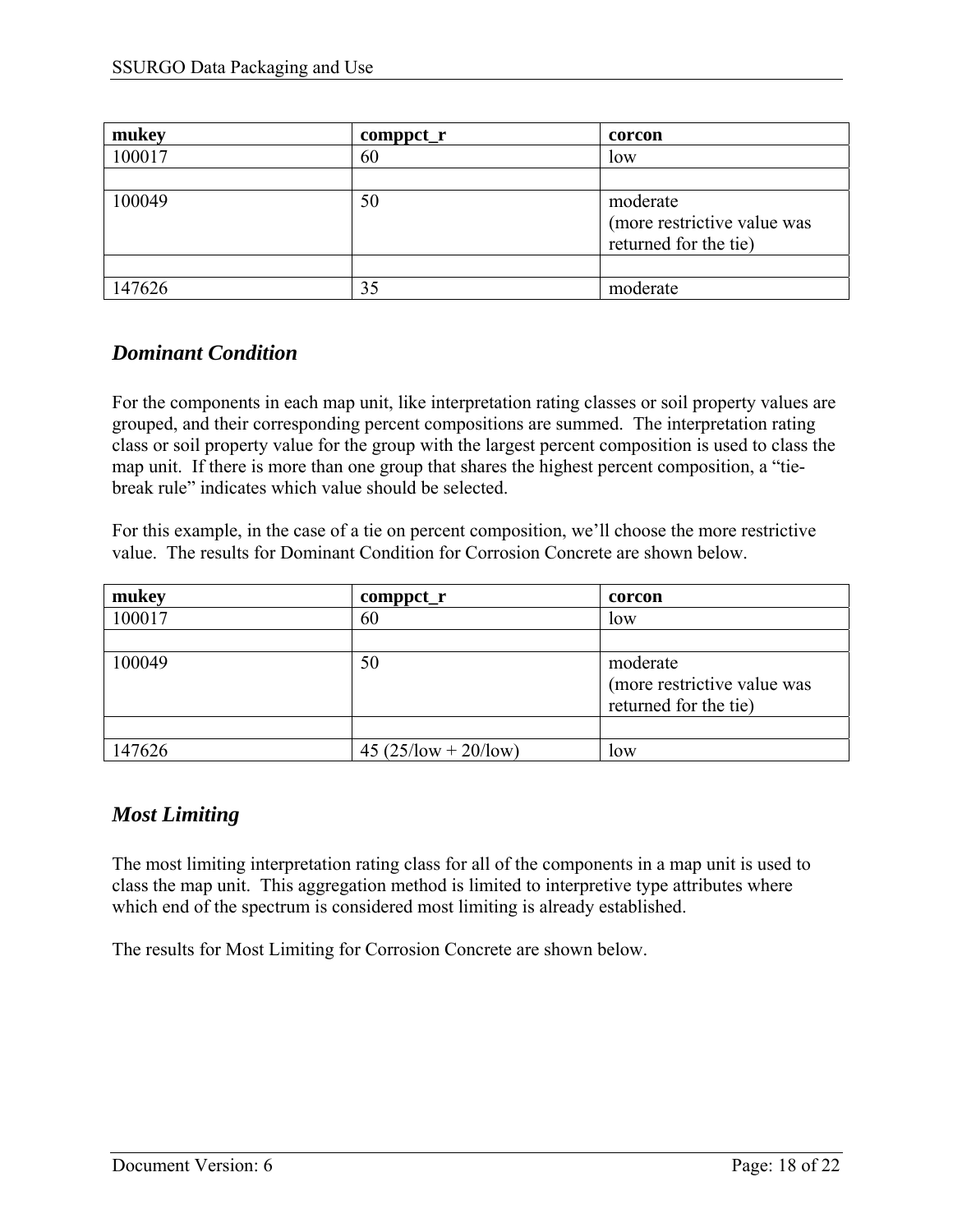| mukey  | corcon   |
|--------|----------|
| 100017 | high     |
|        |          |
| 100049 | moderate |
|        |          |
| 147626 | moderate |

### *Least Limiting*

The least limiting interpretation rating class for all of the components in a map unit is used to class the map unit. This aggregation method is limited to interpretive type attributes where which end of the spectrum is considered least limiting is already established.

The results for Least Limiting for Corrosion Concrete are shown below.

| mukey  | corcon |
|--------|--------|
| 100017 | low    |
|        |        |
| 100049 | low    |
|        |        |
| 147626 | low    |

### *Weighted Average*

A weighted average of the soil property value for all components in the map unit is used to class the map unit. Percent composition is used as the weighting factor. Obviously this aggregation method is only suitable for numeric attributes.

If the soil property being aggregated is an attribute of a soil horizon, for each component, a single value for all included horizons must be determined before computing a weighted average for all components. In this case, the single component value is also computed as a weighted average, where the weighting factor for each horizon is its percent of the depth range in question.

For this example, let's derive a weighted average value for total clay in the upper 50 centimeters of the soil.

Step 1 – For each component, compute a weighted average value for total clay in the upper 50 centimeters of the soil. Where soil depth is less than 50 cm, use whatever lowest depth is available.

Total Clay in the Upper 50 cm (or less) =  $\Sigma$  (horizon thickness/total thickness\*total clay) for all included soil horizons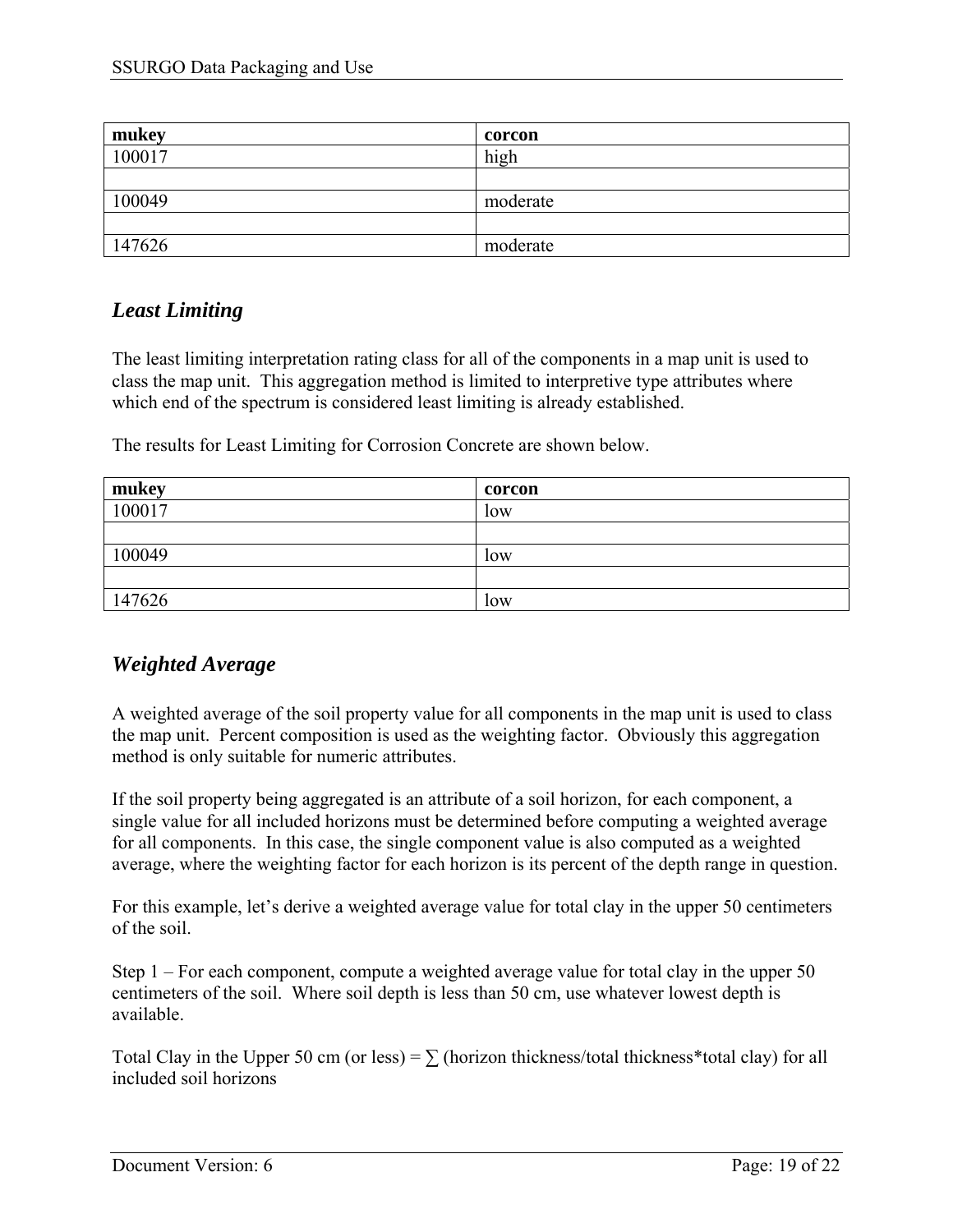| cokey         | $component_r$ | Total Clay in the Upper 50 cm (or less)      |
|---------------|---------------|----------------------------------------------|
| 100017:149541 | 60            | $20/50*9.5 + 30/50*12.5 = 11.3$              |
| 100017:149542 | 40            | $20/50*9.5 + 10/50*11.5 + 20/50*3.5 = 7.5$   |
|               |               |                                              |
| 100049:149613 | 50            | $50/50*6.0 = 6.0$                            |
| 100049:149614 | 50            | $36/50*6.5 + 14/50*4.5 = 5.94$               |
|               |               |                                              |
| 147626:215195 | 35            | $10/41*12.0+31/41*7.0=8.22$                  |
|               |               | (no clay data was available below 41 cm)     |
| 147626:215196 | 25            | $3/41*33.5+10/41*36.0+28/41*42.5=40.26$      |
|               |               | (no clay data was available below 41 cm)     |
| 147626:215197 | 20            | $8/46*22.5 + 33/46*22.5 + 5/46*26.5 = 22.93$ |
|               |               | (no clay data was available below 46 cm)     |

Step 2 – For each map unit, compute a weighted average value for total clay in the upper 50 centimeters (or less) of the soil.

Total Clay in the Upper 50 cm (or less) =  $\Sigma$  (percent composition\* Total Clay in the Upper 50 cm (or less)) for all components in the map unit

| mukey  | Total Clay in the Upper 50 cm (or less)                |
|--------|--------------------------------------------------------|
| 100017 | $(60/100*11.3) + (40/100*7.5) = 9.78$                  |
|        |                                                        |
| 100049 | $(50/100*6.0) + (50/100*5.94) = 5.97$                  |
|        |                                                        |
| 147626 | $(35/80*8.22) + (25/80*40.26) + (20/80*22.93) = 21.91$ |

### *All Components*

The highest or lowest soil property value for all of the components in a map unit is used to class the map unit.

The results for All Components for Highest Total Clay in the Surface Layer are shown below.

| mukey  | claytotal_r |
|--------|-------------|
| 100017 | 9.5         |
|        |             |
| 100049 | 12.0        |
|        |             |
| 147626 | 33.5        |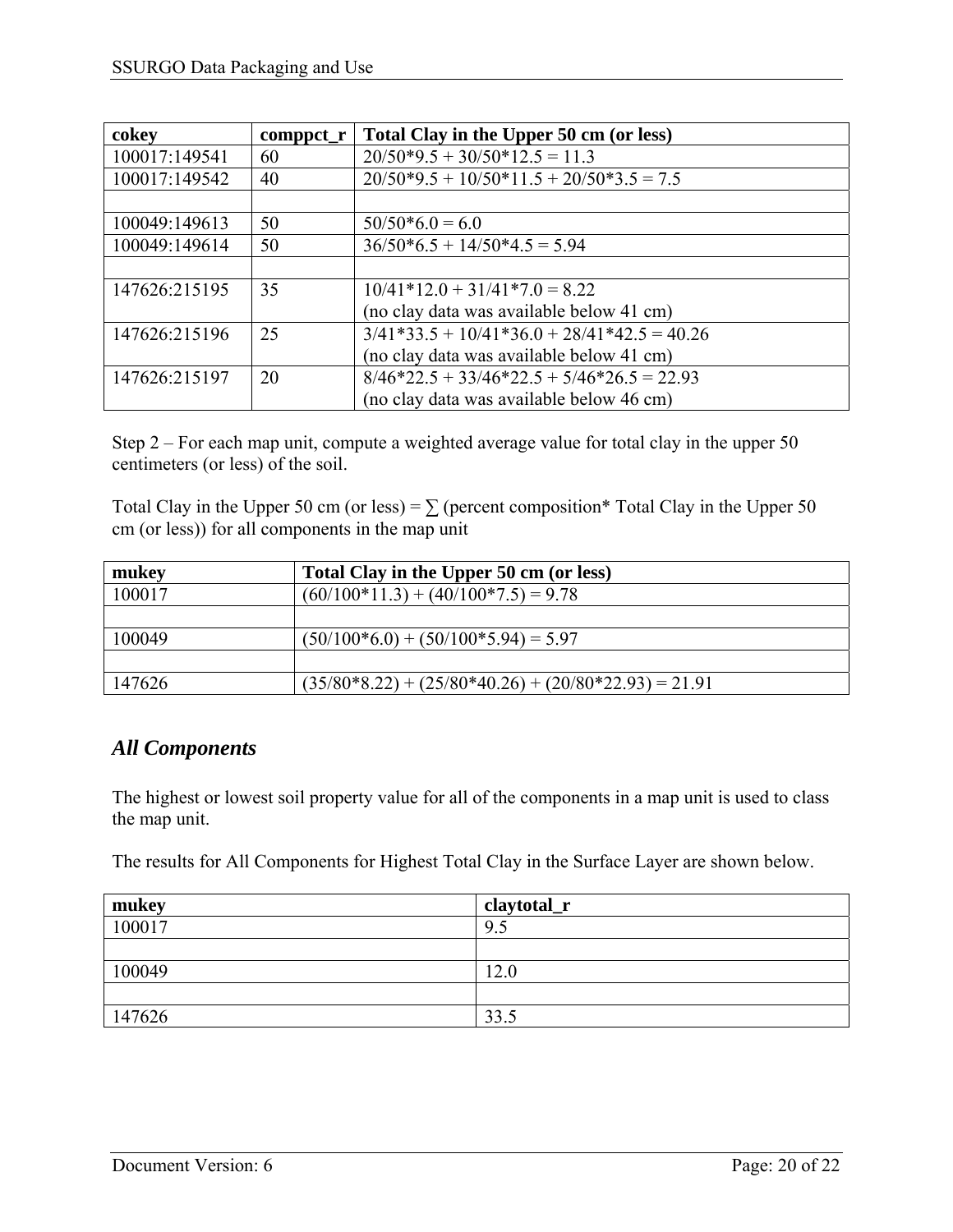#### *Presence/Absence*

All of the components in a map unit are evaluated as to whether a certain condition is present or absent, and the map unit is then assigned one of the following four classes:

1. Presence or absence of condition is always known, and condition is present for all components.

2. Presence or absence of condition is always known, and condition is never present for any component.

3. Presence or absence of condition is not always known, but condition is present for some components.

4. Presence or absence of condition is not always known, but condition was not present for any component for which the condition was known.

The result classes may be assigned names more specific to the condition in question.

The results for Presence/Absence of Hydric Components are shown below.

| mukey  | <b>Hydric Components</b> |
|--------|--------------------------|
| 100017 | All Hydric               |
|        |                          |
| 100049 | Partially Hydric         |
|        |                          |
| 147626 | All Not Hydric           |

### **Soil Data Viewer Application**

The examples above represent relatively simple cases. Dealing with missing data or missing percent composition hasn't been addressed. None of the examples deal with attributes that don't have a one to one relationship with either a component or soil horizon. To be able to dynamically perform aggregation for large volumes of data, for a variety of attributes, in anything resembling real time, requires considerable programming. The functionality provided by commercial applications like Microsoft Access or ESRI's GIS products don't help much when it comes to aggregation.

The NRCS solution to this problem was to create an application that does the most commonly needed aggregations on demand. This application is known as "Soil Data Viewer".

Here is the description of the Soil Data Viewer application from the Soil Data Viewer User Guide: